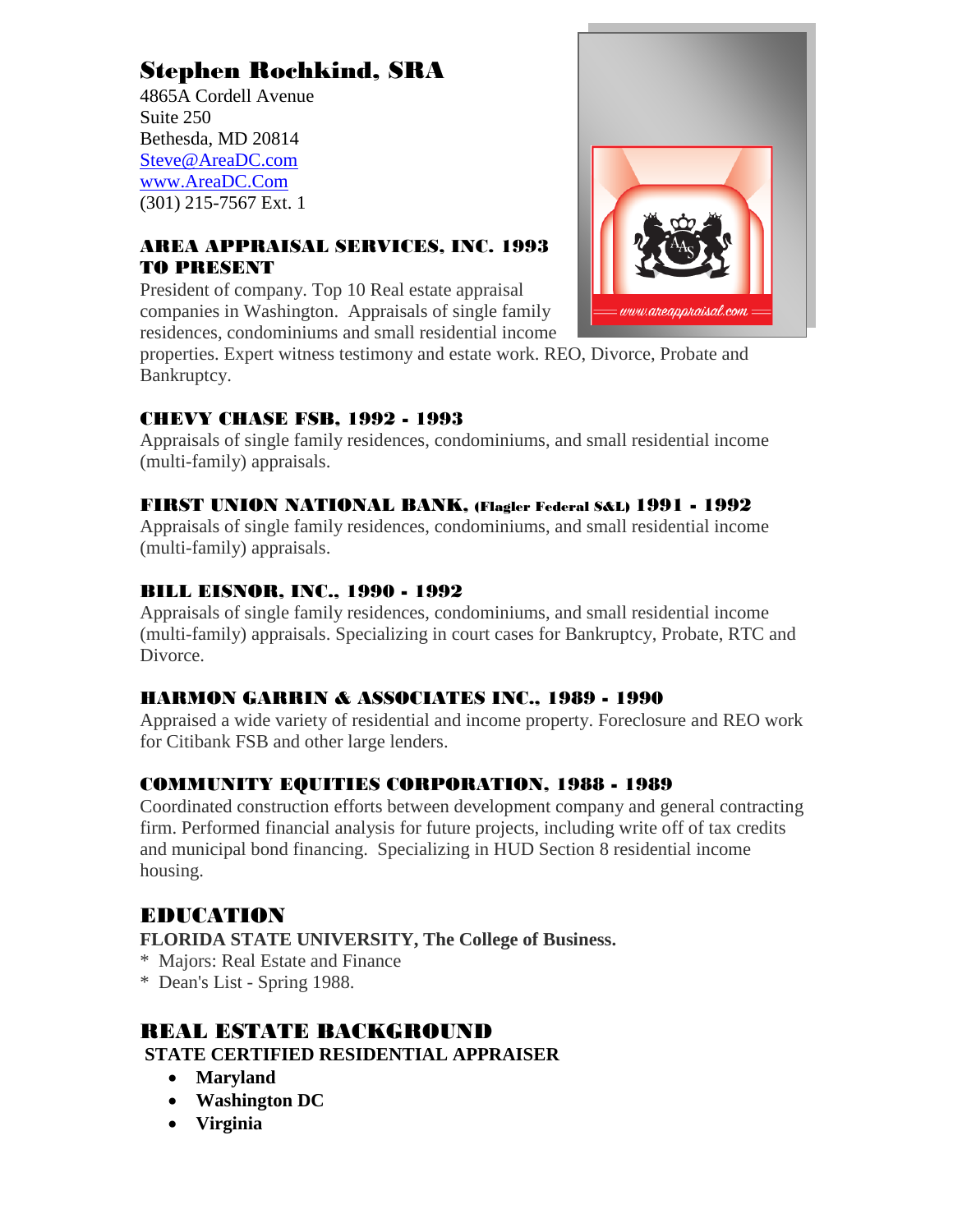# Appraisal<br>Institute®

Professionals Providing **Real Estate Solutions** 

Stephen A. Rochkind, SRA Area Appraisal Services, Inc. 4865-A Cordell Avenue Suite 250 Bethesda, MD 20814



T 312-335-4100 F 312-335-4400 www.appraisalinstitute.org

Acct# 49547

|                                                                     |               |                                                                 |             |               | Hrs.  | Hrs.             |
|---------------------------------------------------------------------|---------------|-----------------------------------------------------------------|-------------|---------------|-------|------------------|
| Program                                                             | Date          | Location                                                        | <b>Type</b> | <b>Status</b> | Attn  | Exam             |
| Uniform Appraisal Standards for Federal<br><b>Land Acquisitions</b> | 04/14-15/2011 | Northern VA<br>Association of<br>Realtors<br>Herndon, VA        | Standard    |               | 16.0  | $\overline{0.0}$ |
| Understanding the Loan Quality Initiative<br>and Residential Co.    | 03/22/2011    | Clydes of Tysons<br>Corner<br>Vienna, VA                        | Standard    |               | 2.0   | 0.0              |
| Understanding the New Interagency<br>Appraisal and Evaluation G     | 02/24/2011    | Webinar<br>Webinar                                              | Standard    |               | 2.0   | 0.0              |
| New Year Installation Party                                         | 01/19/2011    | Washington, DC                                                  | Standard    |               | 0.0   | 0.0              |
| Residential Appraisal Update: Staying<br>Competent in a New Dec     | 01/12/2011    | The Universities of<br>Shady Grove<br>Rockville, MD             | Standard    |               | 4.0   | 0.0              |
| <b>Business Practices and Ethics</b>                                | 12/10/2010    | The Universities of<br>Shady Grove<br>Rockville, MD             | Standard    |               | 7.0   | 0.0              |
| REIS & GIPS: Investment Firm and<br>Institutional Investor Init     | 11/10/2010    | Webinar<br>Webinar                                              | Standard    |               | 2.0   | 0.0              |
| Understanding Repurchase Demands and<br><b>Rebuttal Appraisals</b>  | 10/12/2010    | Webinar<br>Webinar                                              | Standard    |               | 2.0   | 0.0              |
| 2010 Washington Summit                                              | 07/19-20/2010 | Hyatt Regency -<br>Capitol Hill<br>Washington, DC               | Standard    |               | 14.0  | 0.0              |
| A Lender's Perspective: The Role of the<br>Appraisal in the Len     | 07/14/2010    | Webinar<br>Webinar                                              | Standard    |               | 2.0   | 0.0              |
| Regional Construction Cost Update                                   | 06/09/2010    | Crowne<br>PlazaTysons<br>Corner<br>McLean, VA                   | Standard    |               | 2.0   | 0.0              |
| Mortgage Fraud and Real Estate Valuation                            | 04/21/2010    | Webinar<br>Webinar                                              | Standard    |               | 0.0   | 0.0              |
| Residential Appraisal Policy Update                                 | 02/23/2010    | City Club at<br>Franklin Square<br>Washington, DC               | Standard    |               | 2.0   | 0.0              |
| 7-Hour National USPAP Update Course                                 | 01/14/2010    | Lancaster County<br>Association of<br>Realtors<br>Lancaster, PA | Standard    |               | 7.0   | 0.0              |
| New Year Party                                                      | 01/13/2010    | Washington, DC                                                  | Standard    |               | 0.0   | 0.0              |
| Residential Development: Valuation Trends,<br>Issues, Challenges    | 10/28/2009    | Webinar<br>Webinar                                              | Standard    |               | 1.0   | $0.0\,$          |
| Fannie Mae 2009 Selling Guide Updates                               | 09/16/2009    | Webinar<br>Webinar                                              | Standard    |               | $1.0$ | $0.0\,$          |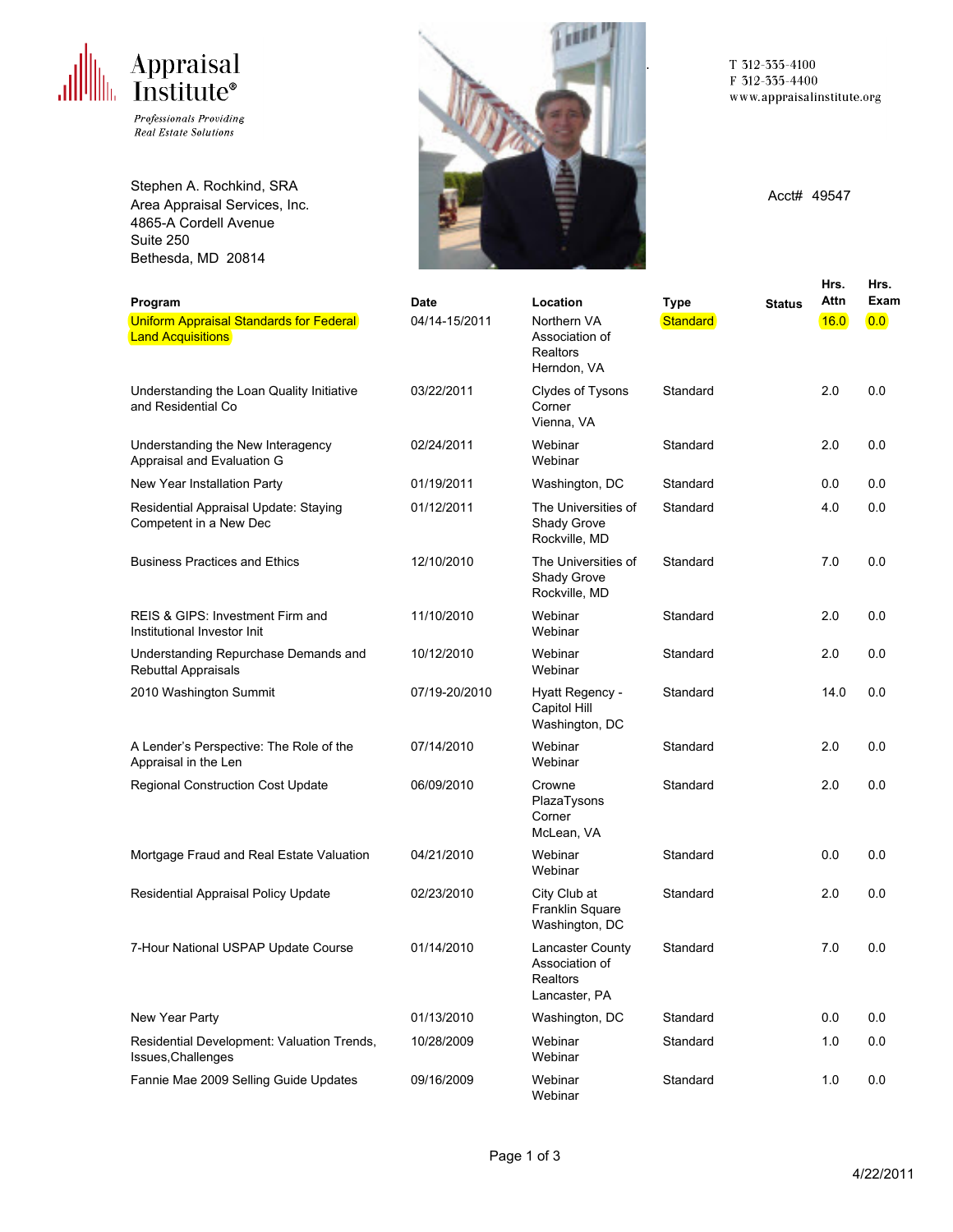|                                                                        |                                               |                                                              |                         |               | Hrs.        | Hrs.        |
|------------------------------------------------------------------------|-----------------------------------------------|--------------------------------------------------------------|-------------------------|---------------|-------------|-------------|
| Program<br>Real Estate Market Update: Metro DC R.E.<br>2009 & Beyond   | Date<br>09/10/2009                            | Location<br>Clydes of Tysons<br>Corner<br>Vienna, VA         | <b>Type</b><br>Standard | <b>Status</b> | Attn<br>2.0 | Exam<br>0.0 |
| Valuing High Performance Residential<br>Properties                     | 08/12/2009                                    | Webinar<br>Webinar                                           | Standard                |               | 1.0         | 0.0         |
| Spotlight on USPAP: Common Errors and<br><b>Issues</b>                 | 04/16/2009                                    | <b>Sheraton National</b><br>Hotel<br>Arlington, VA           | Standard                |               | 2.0         | 0.0         |
| The Real Implications of the HVCC on<br>Appraisers and Lenders         | 01/16/2009                                    | Webinar<br>Webinar                                           | Standard                |               | 1.0         | 0.0         |
| <b>Holiday Party</b>                                                   | 12/03/2008                                    | Dave & Buster's<br>North Bethesda,<br>MD                     | Standard                |               | 0.0         | 0.0         |
| REO Appraisal: Appraisal of Residential<br><b>Property Foreclosure</b> | 09/05/2008                                    | Universities at<br>Shady Grove<br>Rockville, MD              | Standard                |               | 7.0         | 0.0         |
| Online Worldwide ERC Relocation<br>Appraisal Training Program          | 08/01-31/2008<br>Completed 08/31              | Worldwide ERC<br>Washington, DC                              | Standard                |               | 6.0         | 0.0         |
| Appraising the Tough Ones                                              | 08/22/2008                                    | Johns Hopkins<br>Downtown Center<br>Baltimore, MD            | Standard                |               | 7.0         | 0.0         |
| <b>Convincing Residential Appraisals</b>                               | 08/21/2008                                    | Johns Hopkins<br>Downtown Center<br>Baltimore, MD            | Standard                |               | 4.0         | 0.0         |
| Al Reports (tm) Al-100 Summary Appraisal<br><b>Report Residential</b>  | 08/21/2008                                    | Johns Hopkins<br>Downtown Center<br>Baltimore, MD            | Standard                |               | 3.5         | 0.0         |
| 15-Hour National USPAP Course                                          | 07/29-30/2008                                 | Johns Hopkins<br>Downtown Center<br>Baltimore, MD            | Standard                | Pass          | 14.0        | 1.0         |
| 7-Hour National USPAP Update Course                                    | 02/18/2008                                    | Holiday Inn Laurel -<br>West<br>Laurel, MD                   | Standard                |               | 7.0         | 0.0         |
| Online Internet Search Strategies for R.E.<br>Appraisers               | 07/15-08/14/2007<br>Completed 08/08           | <b>On-Line Seminar</b><br>Chicago, IL                        | Standard                |               | 7.0         | 0.0         |
| 7-Hour National USPAP Update Course                                    | 09/12/2006                                    | Prince William<br>Association of<br>Realtors<br>Manassas, VA | Standard                |               | 7.0         | 0.0         |
| Residential Trend Watch Seminar                                        | 04/03/2006                                    | Maritime Institute of<br>Technology<br><b>MD</b>             | Standard                |               | 6.0         | 0.0         |
| Online Cool Tools: New Technology for<br>Real Estate Appraisers        | 01/15-02/14/2006<br>Completed 01/23           | <b>On-Line Seminar</b><br>Chicago, IL                        | Standard                |               | 7.0         | 0.0         |
| <b>Online Business Practices and Ethics</b>                            | 12/15/2005 -<br>01/14/2006<br>Completed 12/27 | On-Line Seminar<br>Chicago, IL                               | Standard                |               | 8.0         | 0.0         |
| Partial Interest Valuation - Undivided                                 | 12/13/2005                                    | Johns Hopkins<br>Downtown Center<br>Baltimore, MD            | Standard                |               | 7.0         | 0.0         |
| Partial Interest Valuation - Divided                                   | 12/12/2005                                    | Johns Hopkins<br>Downtown Center<br>Baltimore, MD            | Standard                |               | 7.0         | 0.0         |
| <b>Convincing Residential Appraisals</b>                               | 02/22/2005                                    | Johns Hopkins<br>Downtown Center<br>Baltimore, MD            | Standard                |               | 4.0         | 0.0         |
| HUD Single Family Fraud Seminar                                        | 09/28/2004                                    | Washington, DC                                               | Standard                |               | 2.0         | 0.0         |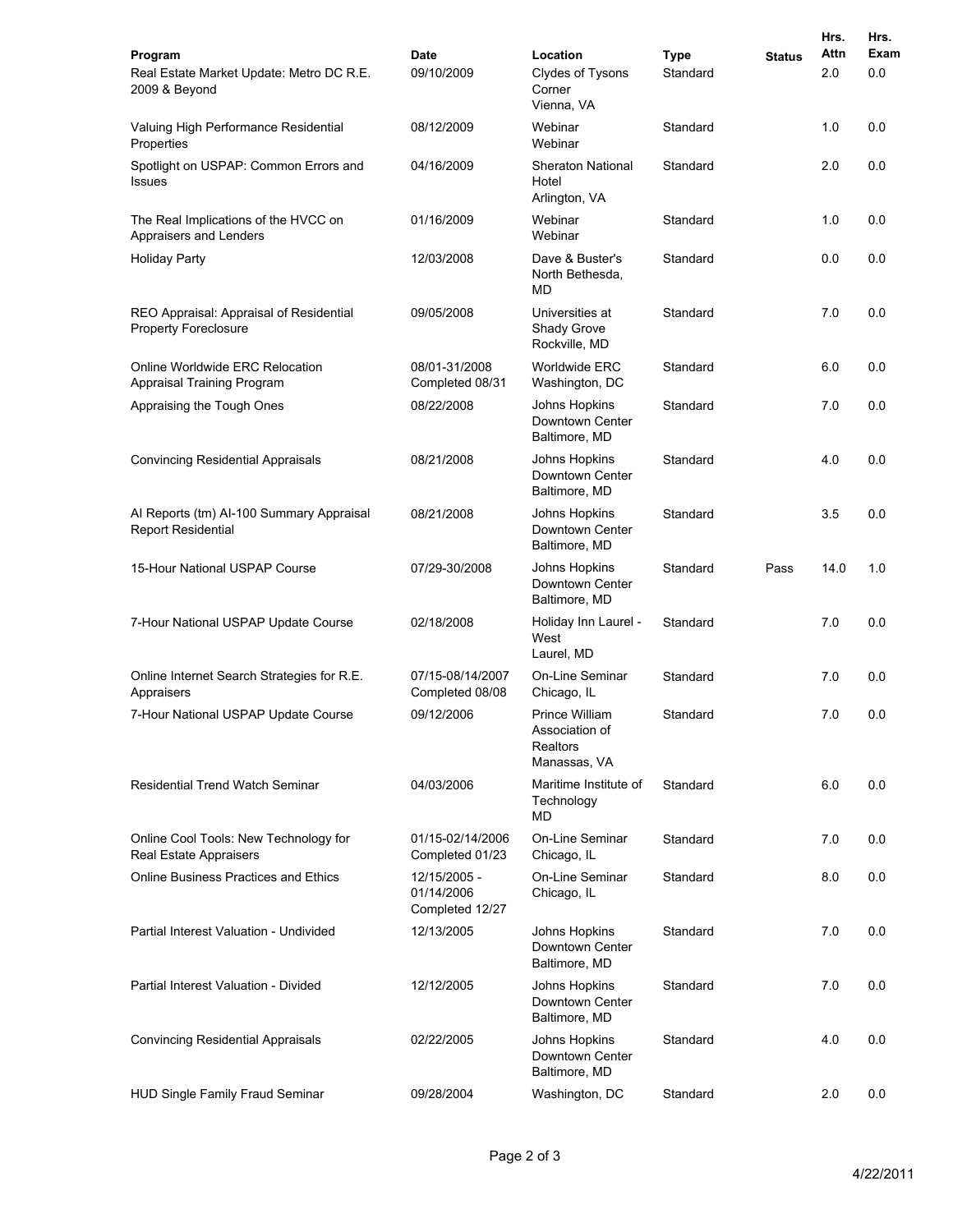| Program                                                              | <b>Date</b>      | Location                                                                          | <b>Type</b> | <b>Status</b> | Hrs.<br>Attn | Hrs.<br>Exam |
|----------------------------------------------------------------------|------------------|-----------------------------------------------------------------------------------|-------------|---------------|--------------|--------------|
| 15-Hour National USPAP Course                                        | 07/16-17/2004    | Johns Hopkins<br>Downtown Center<br>Baltimore, MD                                 | Standard    | Pass          | 14.0         | 1.0          |
| USPAP Update 2003 - Standards and<br><b>Ethics for Professionals</b> | 11/12/2003       | Holiday Inn Tyson's<br>Corner<br>McLean, VA                                       | Standard    | Did Not V 7.0 |              | 0.0          |
| Washington D.C. Summit                                               | 09/29-30/2003    | Court Hotel on<br>Capital Hill<br>Washington, DC                                  | Standard    |               | 13.5         | 0.0          |
| <b>Evaluating Residential Construction</b>                           | 09/12/2003       | <b>Tysons Corner</b><br>McLean, VA                                                | Standard    |               | 8.0          | 0.0          |
| Standards of Prof. Practice, Part C                                  | 09/11-12/2000    | Manassas<br><b>Courtyard Marriott</b><br>Manassas, VA                             | Standard    | Pass          | 15.0         | 1.0          |
| FHA and the Appraisal Process                                        | 08/18/1999       | <b>Sheraton National</b><br>Washington, DC                                        | Standard    |               | 7.0          | 0.0          |
| Appraisal Office Management                                          | 05/08/1998       | <b>Greater Capital</b><br>Area Association of<br><b>Realtors</b><br>Rockville, MD | Standard    |               | 7.0          | 0.0          |
| Tomorrow's Appraiser                                                 | 10/18/1996       | The (voluntary) Bar<br>Assoc. of D.C.<br>Washington, DC                           | Standard    |               | 4.0          | 0.0          |
| Internet and Appraising                                              | 07/13/1996       | Meadowlands<br>Hilton<br>Secaucus, NJ                                             | Standard    |               | 7.0          | 0.0          |
| The High-Tech Appraisal Office                                       | 07/12/1996       | Meadowlands<br>Hilton<br>Secaucus, NJ                                             | Standard    |               | 7.0          | 0.0          |
| Standards of Prof. Practice, Part B                                  | 05/15-16/1992    | Sheraton Design<br>Center<br>Ft. Lauderdale, FL                                   | Standard    | Pass          | 10.0         | 1.0          |
| Standards of Prof. Practice, Part A                                  | 05/13-14/1992    | Sheraton Design<br>Center<br>Ft. Lauderdale, FL                                   | Standard    | Pass          | 15.0         | 1.0          |
| Applied Residential Property Valuation                               | 05/14-06/30/1990 | Radisson Mart<br>Plaza Hotel<br>Miami, FL                                         | Standard    | Pass          | 0.0          | 0.0          |
| <b>Professional Practice</b>                                         | 11/17/1989       | Radisson Mart<br>Plaza Hotel<br>Miami, FL                                         | Standard    | Pass          | 7.0          | 0.0          |
| R.E. Appraisal Principles                                            | 01/14/1988       | Florida State<br>University<br>Tallahassee, FL                                    | Standard    | Pass          | 36.0         | 3.0          |
| <b>Basic Valuation Procedures</b>                                    | 01/14/1988       | <b>Florida State</b><br>University<br>Tallahassee, FL                             | Standard    | Pass          | 36.0         | 4.0          |
| <b>Urban Properties</b>                                              | 07/17/1954       | <b>Harvard University</b><br>Cambridge, MA                                        | Standard    |               | 0.0          | 0.0          |